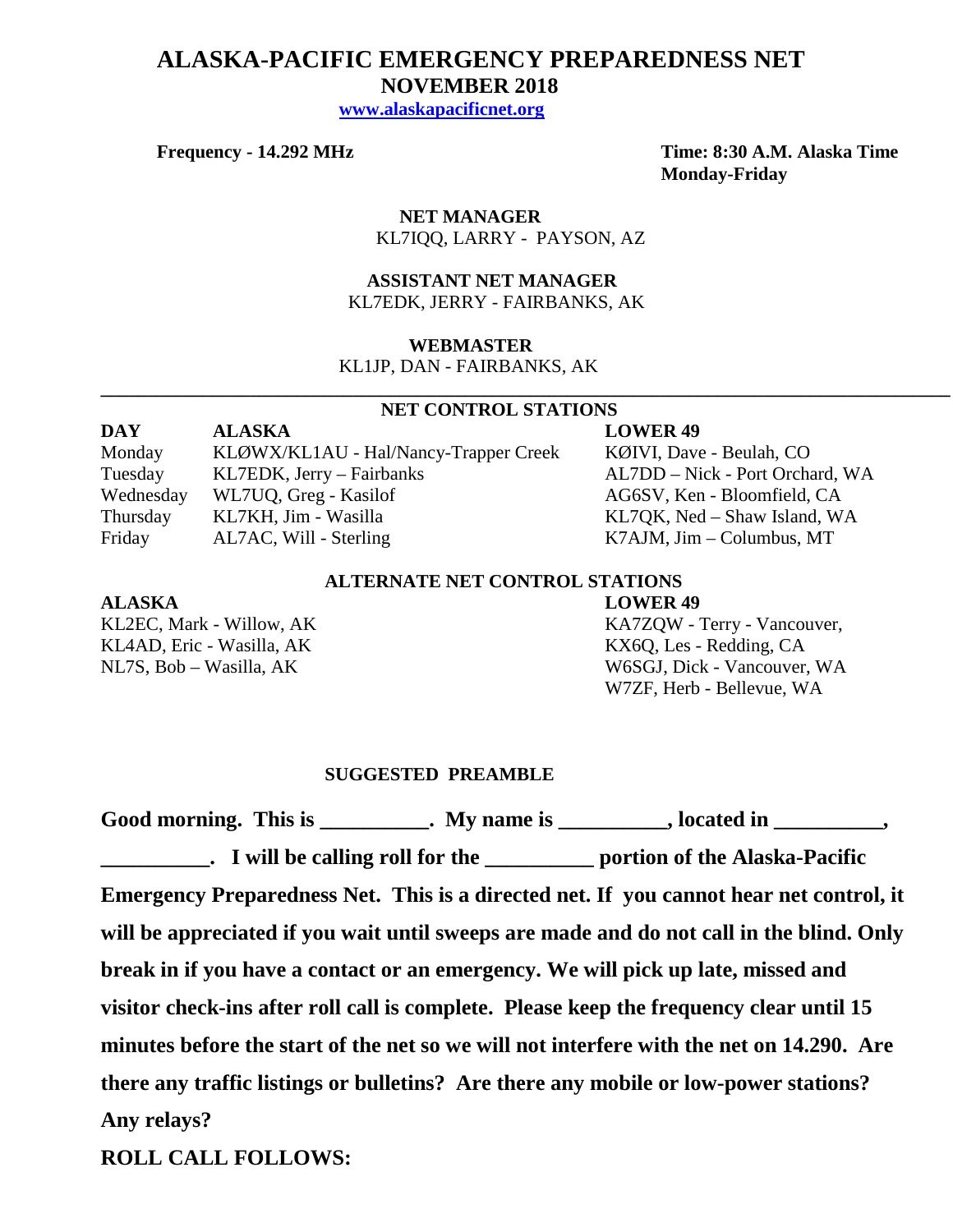|               | <b>LOWER 49 - NOVEMBER 2018</b> |                     | <b>DATE</b> | <b>DATE</b> | <b>DATE</b> | <b>DATE</b> | <b>DATE</b> | <b>DATE</b> |
|---------------|---------------------------------|---------------------|-------------|-------------|-------------|-------------|-------------|-------------|
| KJ6LJK        | Richard                         | Angels Camp, CA     |             |             |             |             |             |             |
|               |                                 |                     |             |             |             |             |             |             |
| N6TEZ         | AI                              | Anza, CA            |             |             |             |             |             |             |
| KL7HFI        | Jerry                           | Apache Junction, AZ |             |             |             |             |             |             |
| KL7HM         | Hugh                            | Apache Junction, AZ |             |             |             |             |             |             |
| ${\rm N7GK}$  | Gary                            | Ashland, OR         |             |             |             |             |             |             |
| W7ZF          | Herb                            | Bellevue, WA        |             |             |             |             |             |             |
| KØIVI         | Dave                            | Beulah, CO          |             |             |             |             |             |             |
| AG6SV         | Ken                             | Bloomfield, CA      |             |             |             |             |             |             |
| <b>KLØHI</b>  | Claudia                         | Brookings, OR       |             |             |             |             |             |             |
| K7AJM         | Jim                             | Columbus, MT        |             |             |             |             |             |             |
| K7OOS         | Harold                          | Coos Bay, OR        |             |             |             |             |             |             |
|               |                                 |                     |             |             |             |             |             |             |
| W7BBA         | Jim'                            | Cottage Grove, OR   |             |             |             |             |             |             |
| W7RMH         | Rick                            | Everett, WA         |             |             |             |             |             |             |
| W7ADB         | John                            | Federal Way, WA     |             |             |             |             |             |             |
| KA6WAG        | Robert                          | Florence, OR        |             |             |             |             |             |             |
| K7LWF         | Lyman                           | Gig Harbor, WA      |             |             |             |             |             |             |
| KH6RC         | Randy                           | Hawaii              |             |             |             |             |             |             |
| AL1R          | Jim                             | Indianola, WA       |             |             |             |             |             |             |
| W7ISP         | Mike                            | Ione, WA            |             |             |             |             |             |             |
| <b>KL7FQQ</b> | Rose                            | La Feria, TX        |             |             |             |             |             |             |
| W7DRT         | Don                             | Longbranch, WA      |             |             |             |             |             |             |
| WA9STI        | Scott                           | Los Angeles, CA     |             |             |             |             |             |             |
|               |                                 |                     |             |             |             |             |             |             |
| KA7ZEM        | Jerry                           | Mesa, AZ            |             |             |             |             |             |             |
| <b>KLØQZ</b>  | Glenn                           | Mesa, AZ            |             |             |             |             |             |             |

 $\lambda$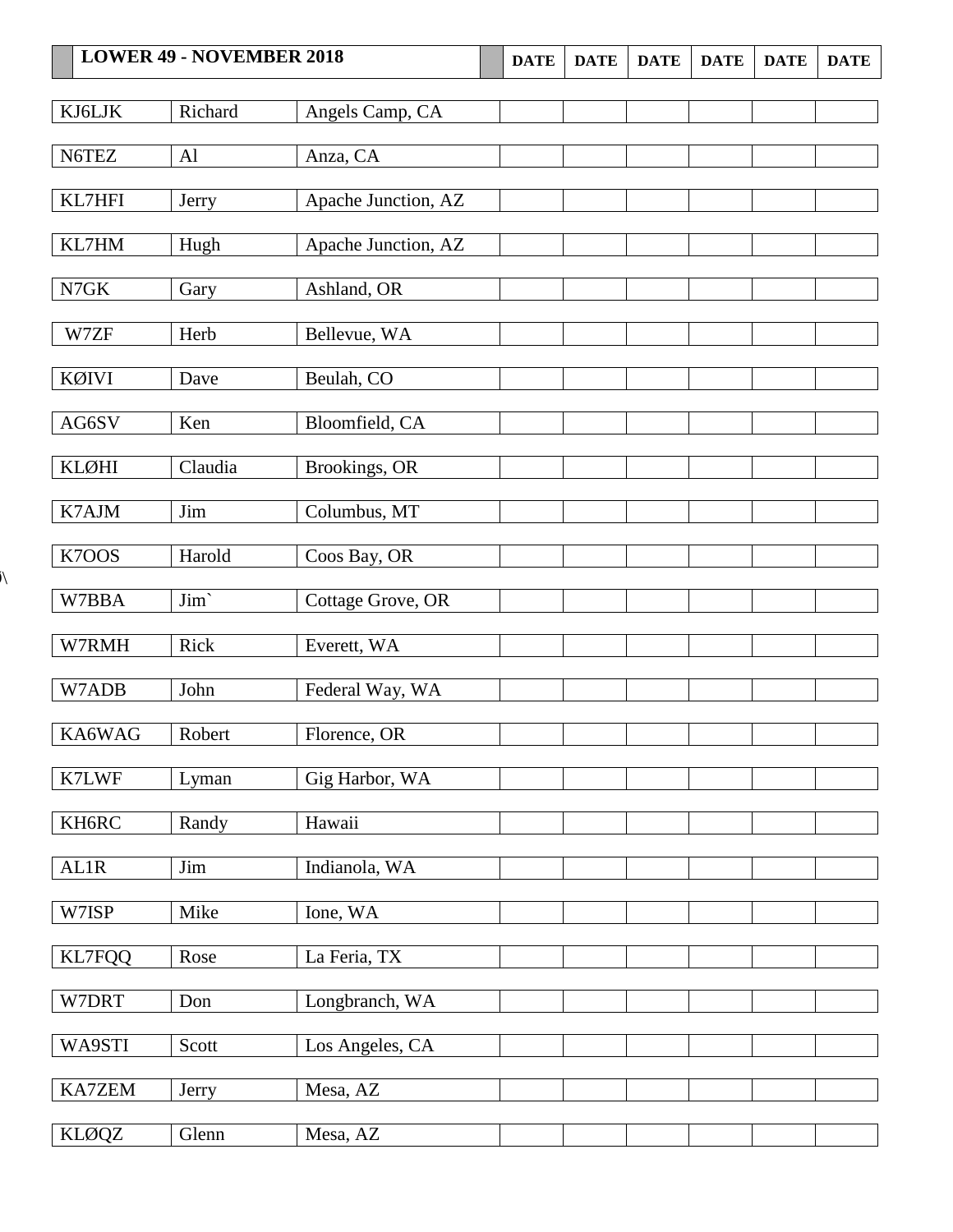| AL7KV         | Phil         | Olympia, WA        |  |  |  |
|---------------|--------------|--------------------|--|--|--|
| <b>KDØSQC</b> | Tony         | Parker, CO         |  |  |  |
| KL7IQQ        | Larry        | Payson, AZ         |  |  |  |
| KF7RCO        | Roeland      | Phoenix, AZ        |  |  |  |
| K6YBV         | Bob          | Placerville, CA    |  |  |  |
|               |              |                    |  |  |  |
| N7ILZ         | Vern         | Portland, OR       |  |  |  |
| W7BKO         | Bernie       | Portland, OR       |  |  |  |
| AL7DD         | Nick         | Port Orchard, WA   |  |  |  |
| KB7PYF        | Charlie      | Poulsbo, WA        |  |  |  |
| <b>NØRYK</b>  | <b>Jack</b>  | Prineville, OR     |  |  |  |
| KX6Q          | Les          | Redding, CA        |  |  |  |
|               |              |                    |  |  |  |
| VE7RQ         | Tom          | Richmond, BC       |  |  |  |
| AL7Y          | Scott        | Ruger Ranch, AZ    |  |  |  |
| K7GU          | Karl         | Santa, ID          |  |  |  |
| K7SK          | <b>Steve</b> | Seattle, WA        |  |  |  |
| KI7SJC        | Gil          | Seattle, WA        |  |  |  |
| KM6CPU        | Gary         | Sebastopol, CA     |  |  |  |
|               |              |                    |  |  |  |
| N6TCO         | Joe          | Spokane, WA        |  |  |  |
| AK7YT         | Glenn        | Stockton, CA       |  |  |  |
| WA6PWP        | Bill         | Stockton, CA       |  |  |  |
| KL7LL         | John         | Valley, WA         |  |  |  |
| KA7ZQW        | Terry        | Vancouver, WA      |  |  |  |
| W6SGJ         | Dick         | Vancouver, WA      |  |  |  |
| W7UMX         | <b>MARS</b>  | Whidbey Island, WA |  |  |  |
|               |              |                    |  |  |  |
| W9JDW         | Jim          | Washington, IN     |  |  |  |
| WL7SO         | John         | Washington, UT     |  |  |  |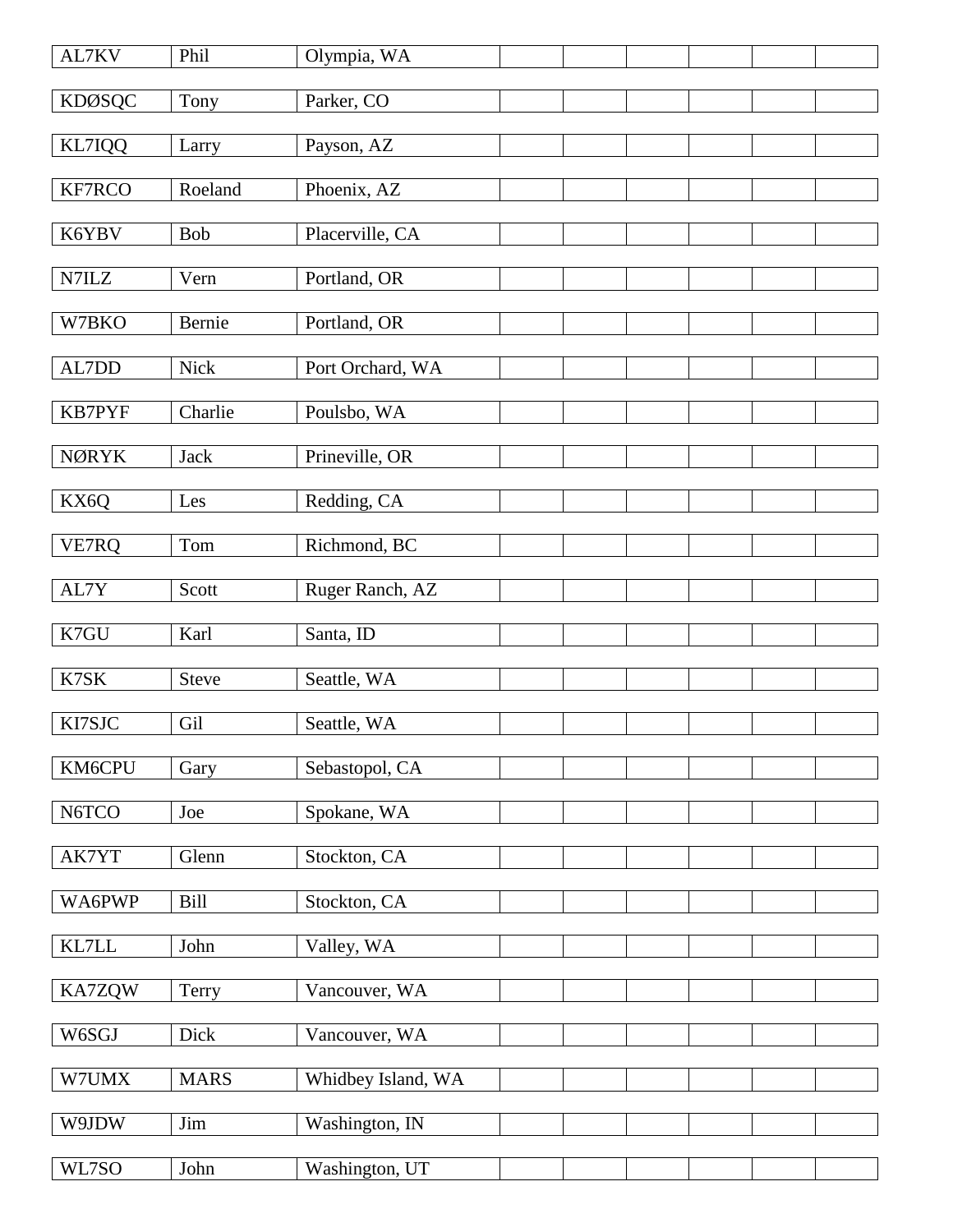| <b>AEØLE</b>      | <b>JR</b> | $\cap$<br>Wray,                         |  |  |  |
|-------------------|-----------|-----------------------------------------|--|--|--|
|                   |           |                                         |  |  |  |
| $7\Gamma$<br>AL/D | Dave      | $\mathbf{v}$<br>$Y$ uma, $\ldots$<br>AL |  |  |  |

| <b>SOUTH-49 TOTAL</b>                       |  |  |  |
|---------------------------------------------|--|--|--|
|                                             |  |  |  |
| <b>TOTAL CHECK-INS (INCLUDING VISITORS)</b> |  |  |  |
|                                             |  |  |  |
| <b>TOTAL FORMAL TRAFFIC</b>                 |  |  |  |

|                | VISITORS - NOVEMBER 2018 - LOWER 49 |                 | <b>DATE</b> | DATE | <b>DATE</b> | <b>DATE</b> | <b>DATE</b> | <b>DATE</b> |
|----------------|-------------------------------------|-----------------|-------------|------|-------------|-------------|-------------|-------------|
| <b>STATION</b> | <b>NAME</b>                         | <b>LOCATION</b> |             |      |             |             |             |             |
|                |                                     |                 |             |      |             |             |             |             |
|                |                                     |                 |             |      |             |             |             |             |
|                |                                     |                 |             |      |             |             |             |             |
|                |                                     |                 |             |      |             |             |             |             |
|                |                                     |                 |             |      |             |             |             |             |
|                |                                     |                 |             |      |             |             |             |             |
|                |                                     |                 |             |      |             |             |             |             |
|                |                                     |                 |             |      |             |             |             |             |
|                |                                     |                 |             |      |             |             |             |             |
|                |                                     |                 |             |      |             |             |             |             |
|                |                                     |                 |             |      |             |             |             |             |
|                |                                     |                 |             |      |             |             |             |             |
|                |                                     |                 |             |      |             |             |             |             |
|                |                                     |                 |             |      |             |             |             |             |
|                |                                     |                 |             |      |             |             |             |             |
|                |                                     |                 |             |      |             |             |             |             |
|                |                                     |                 |             |      |             |             |             |             |
|                |                                     |                 |             |      |             |             |             |             |
|                |                                     |                 |             |      |             |             |             |             |
|                |                                     |                 |             |      |             |             |             |             |
|                |                                     |                 |             |      |             |             |             |             |
|                |                                     |                 |             |      |             |             |             |             |
|                |                                     |                 |             |      |             |             |             |             |
|                |                                     |                 |             |      |             |             |             |             |
|                |                                     |                 |             |      |             |             |             |             |
|                |                                     |                 |             |      |             |             |             |             |
|                |                                     |                 |             |      |             |             |             |             |
|                |                                     |                 |             |      |             |             |             |             |
|                |                                     |                 |             |      |             |             |             |             |
|                |                                     |                 |             |      |             |             |             |             |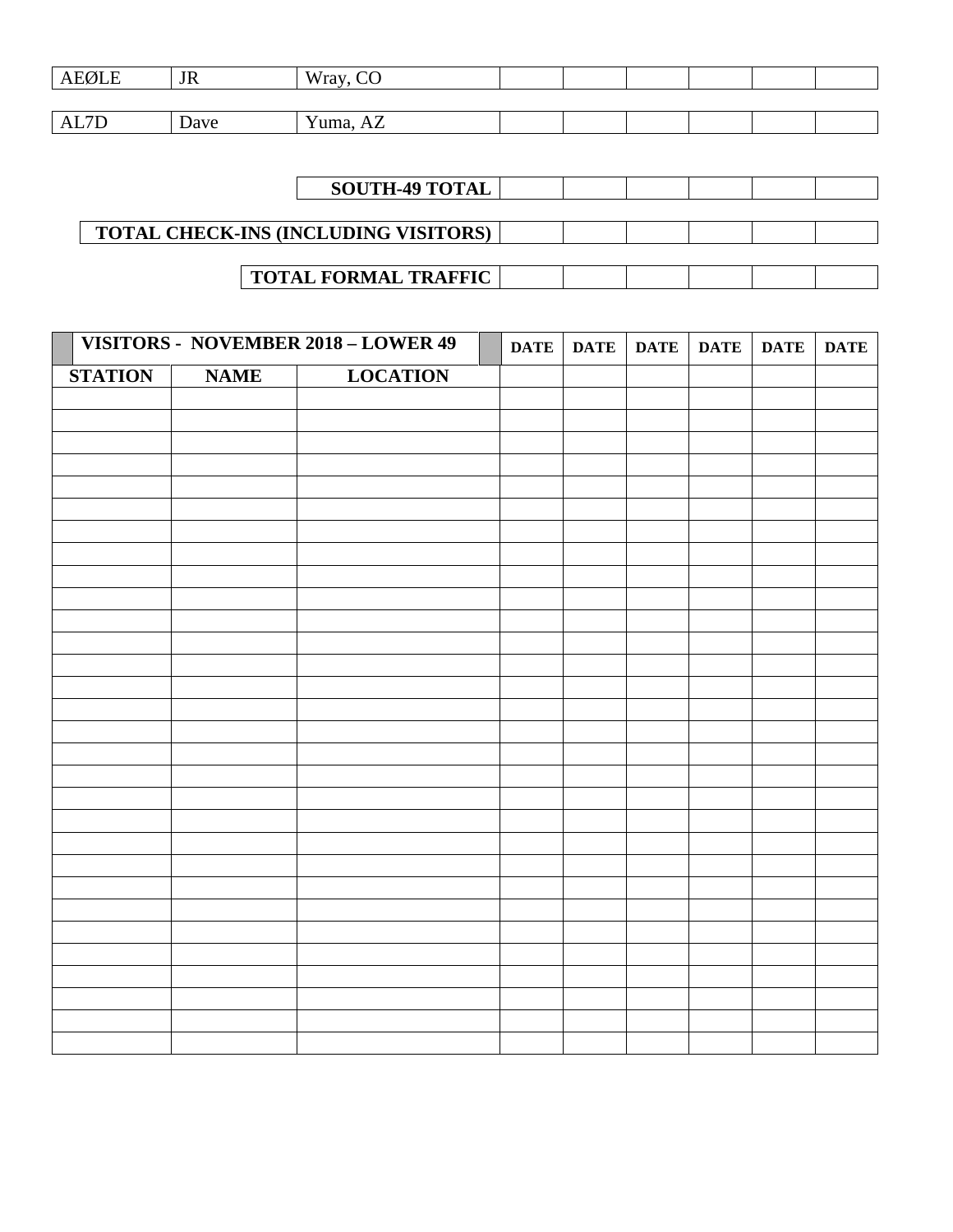|                | <b>ALASKA - NOVEMBER 2018</b> |                     | <b>DATE</b> | <b>DATE</b> | <b>DATE</b> | <b>DATE</b> | <b>DATE</b> | <b>DATE</b> |
|----------------|-------------------------------|---------------------|-------------|-------------|-------------|-------------|-------------|-------------|
| <b>STATION</b> | <b>NAME</b>                   | <b>LOCATION</b>     |             |             |             |             |             |             |
|                |                               |                     |             |             |             |             |             |             |
| <b>ALØU</b>    | Art                           | Anchorage, AK       |             |             |             |             |             |             |
|                |                               |                     |             |             |             |             |             |             |
| KL7ICB         | John                          | Anchorage, AK       |             |             |             |             |             |             |
|                | John                          | Anchorage, AK       |             |             |             |             |             |             |
| KL7QZ          |                               |                     |             |             |             |             |             |             |
| KL7YK          | Ron                           | Anchorage, AK       |             |             |             |             |             |             |
|                |                               |                     |             |             |             |             |             |             |
| KL2EC          | Mark                          | Caswell Lakes, AK   |             |             |             |             |             |             |
|                |                               |                     |             |             |             |             |             |             |
| KL2GS          | Mac                           | Central, AK         |             |             |             |             |             |             |
|                |                               |                     |             |             |             |             |             |             |
| WL7AK          | Larry                         | Eagle River, AK     |             |             |             |             |             |             |
| VE6NL          | Neal                          | Empress, AB         |             |             |             |             |             |             |
|                |                               |                     |             |             |             |             |             |             |
| AL7AQ          | <b>Bruce</b>                  | Excursion Inlet, AK |             |             |             |             |             |             |
| KL7WJ          | Debbie                        | Excursion Inlet, AK |             |             |             |             |             |             |
|                |                               |                     |             |             |             |             |             |             |
| KL3DO          | Eric                          | Fairbanks, AK       |             |             |             |             |             |             |
|                |                               |                     |             |             |             |             |             |             |
| KL7EBF         | <b>Bob</b>                    | Fairbanks, AK       |             |             |             |             |             |             |
| KL7EDK         | Jerry                         | Fairbanks, AK       |             |             |             |             |             |             |
|                |                               |                     |             |             |             |             |             |             |
| $\rm W L7GX$   | Jerry                         | Fairbanks, AK       |             |             |             |             |             |             |
|                |                               |                     |             |             |             |             |             |             |
| KL2PM          | Rick                          | Glacier View, AK    |             |             |             |             |             |             |
|                |                               |                     |             |             |             |             |             |             |
| KL7YXF         | Lynn                          | Haines, AK          |             |             |             |             |             |             |
|                |                               |                     |             |             |             |             |             |             |
| AL5G           | Robert                        | Juneau, AK          |             |             |             |             |             |             |
| AL7L           | Pat                           | Juneau, AK          |             |             |             |             |             |             |
| KL7JJB         | Delores                       | Juneau, AK          |             |             |             |             |             |             |
|                |                               |                     |             |             |             |             |             |             |
| AL7V           | Sam                           | Juneau, AK          |             |             |             |             |             |             |
|                |                               |                     |             |             |             |             |             |             |
| KL2UH          | Ernie                         | Juneau, AK          |             |             |             |             |             |             |
|                |                               |                     |             |             |             |             |             |             |
| KL7 IWC        | Larry                         | Juneau, AK          |             |             |             |             |             |             |
| KL7IYD         | Jim                           | Juneau, AK          |             |             |             |             |             |             |
|                |                               |                     |             |             |             |             |             |             |
| NL3A           | Bill                          | Juneau, AK          |             |             |             |             |             |             |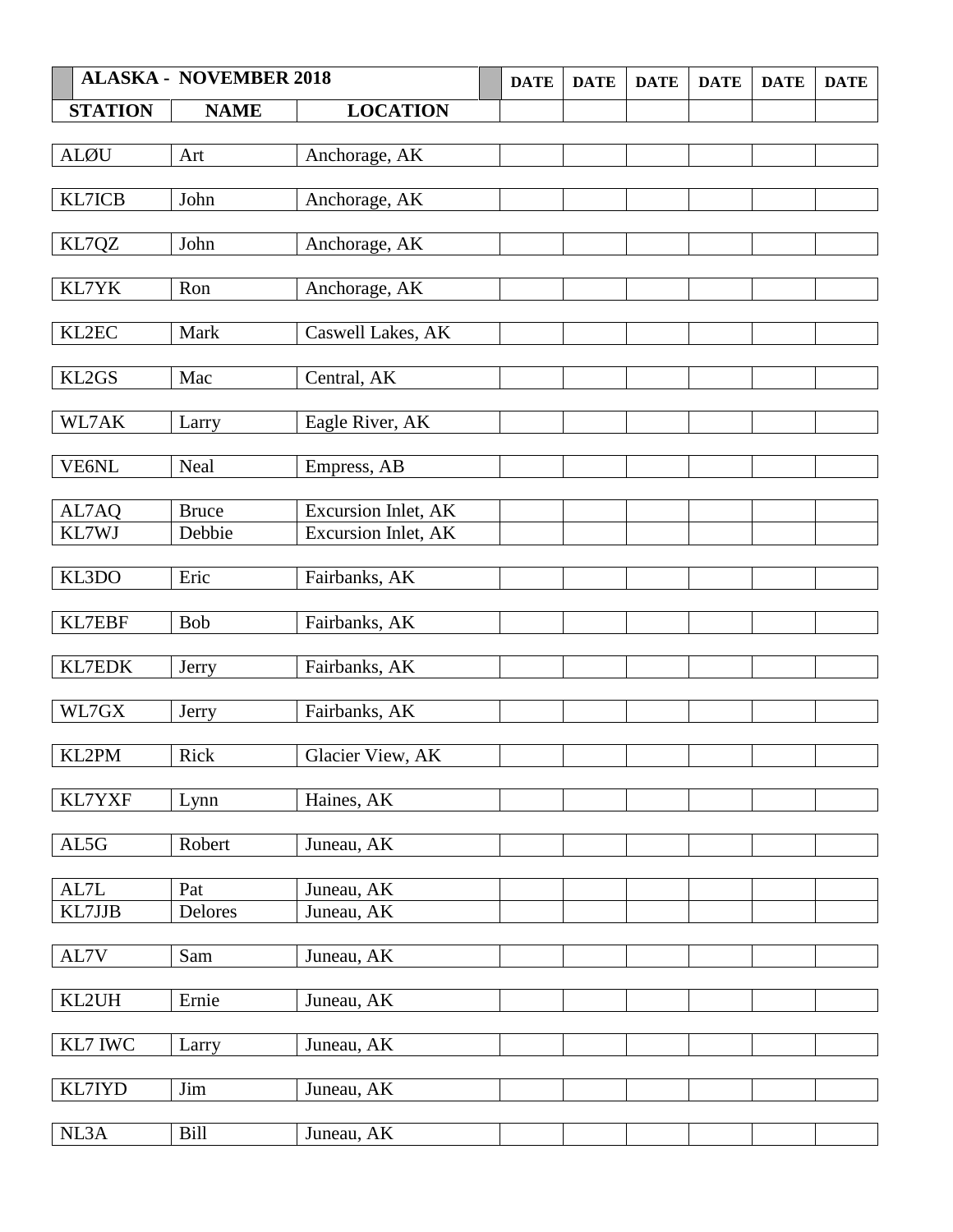| WL7BKA        | Dave          | Juneau, AK               |  |  |  |
|---------------|---------------|--------------------------|--|--|--|
| WL7UQ         |               | Kasilof, AK              |  |  |  |
| WL7UR         | Greg<br>Karen | Kasilof, AK              |  |  |  |
|               |               |                          |  |  |  |
| <b>KL4CA</b>  | Saunya        | Ketchikan, AK            |  |  |  |
| <b>KL4CB</b>  | Allen         | Ketchikan, AK            |  |  |  |
|               |               |                          |  |  |  |
| KL7GIH        | Chris         | Ketchikan, AK            |  |  |  |
|               |               |                          |  |  |  |
| KL7NC         | Bob           | Ketchikan, AK            |  |  |  |
|               |               |                          |  |  |  |
| NL7LL         | Gary          | Ketchikan, AK            |  |  |  |
|               |               |                          |  |  |  |
| WL7AUV        | Leroy         | Ketchikan, AK            |  |  |  |
| AL7LW         | Larry         | Nikiski, AK              |  |  |  |
| AL7LX         | <b>Brenda</b> | Nikiski, AK              |  |  |  |
|               |               |                          |  |  |  |
| KL7JHR        | Dennis        | Ninilchik, AK            |  |  |  |
| KL7KL         | Martha        | Ninilchik, AK            |  |  |  |
|               |               |                          |  |  |  |
| <b>NØSUB</b>  | Don           | Montana Creek, AK        |  |  |  |
|               |               |                          |  |  |  |
| KL7JFT        | Don           | Palmer, AK               |  |  |  |
| KL2FA         | Carol         | Palmer, AK               |  |  |  |
|               |               |                          |  |  |  |
| N7FXX         | Claude        | Palmer, AK               |  |  |  |
| <b>KE7FXM</b> | Jimmy         | Prince of Wales Isl., AK |  |  |  |
|               |               |                          |  |  |  |
| AL6G          | Mike          | Sitka, AK                |  |  |  |
|               |               |                          |  |  |  |
| KL7AN         | Van           | Soldotna, AK             |  |  |  |
|               |               |                          |  |  |  |
| <b>WA1FVJ</b> | Ed            | Soldotna, AK             |  |  |  |
|               |               |                          |  |  |  |
| <b>WWØTT</b>  | Don           | Soldotna, AK             |  |  |  |
|               |               |                          |  |  |  |
| AL7AC         | Will          | Sterling, AK             |  |  |  |
| KL3CV         | Tim           | Sterling, AK             |  |  |  |
|               |               |                          |  |  |  |
| WL7UP         | Ward          | Sterling, AK             |  |  |  |
|               |               |                          |  |  |  |
| <b>KL1KG</b>  | Dave          | Tok, AK                  |  |  |  |
|               |               |                          |  |  |  |
| KL7ST         | Stanton       | Tok, AK                  |  |  |  |
|               |               |                          |  |  |  |
| <b>KLØWX</b>  | Hal           | Trapper Creek, AK        |  |  |  |
| <b>KL1AU</b>  | Nancy         | Trapper Creek, AK        |  |  |  |